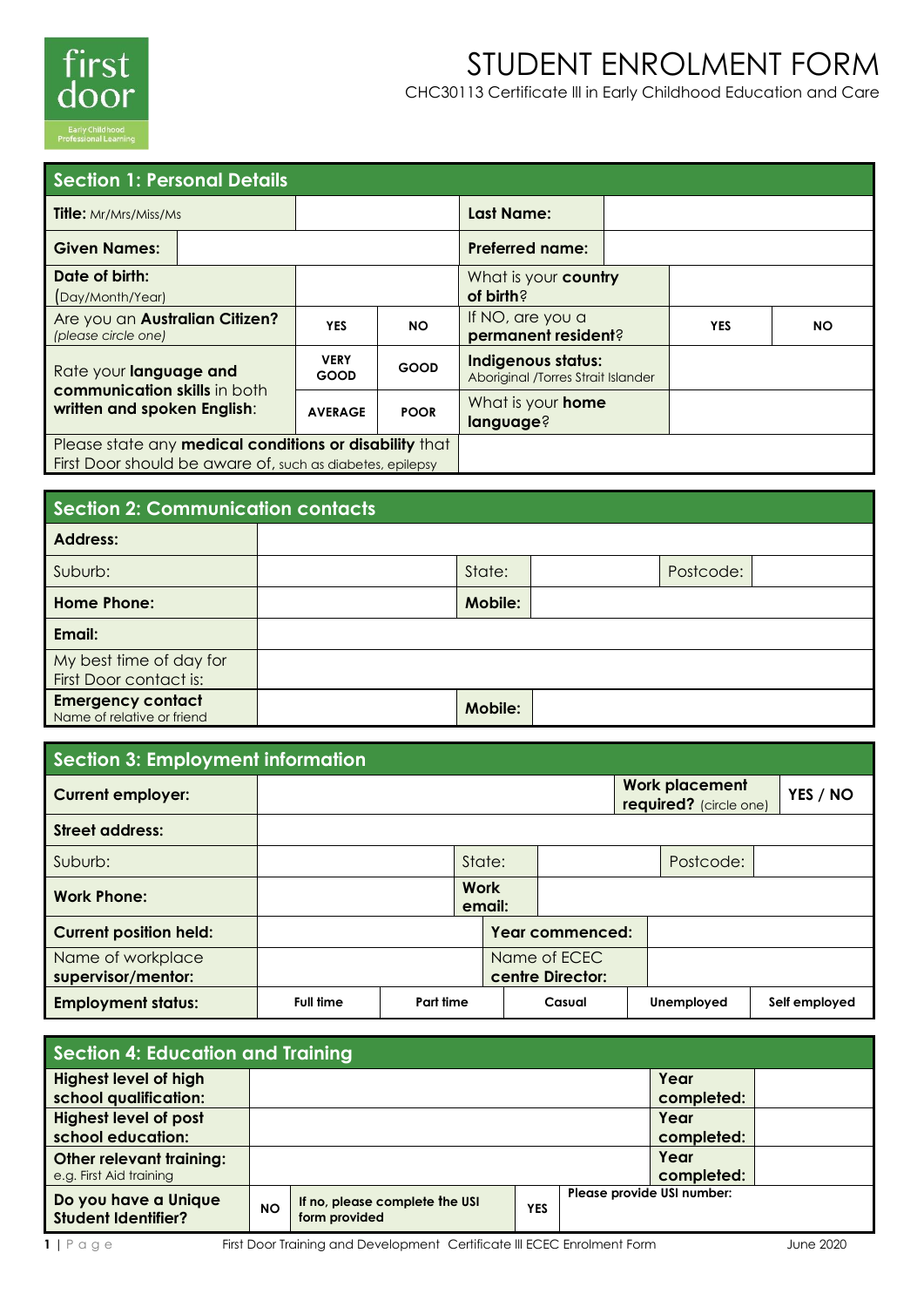| Section 5: Credit Transfer and Recognised Prior Learning (RPL) application                            |                                                                                                                                                                                                  |  |  |                                                    |  |  |  |  |
|-------------------------------------------------------------------------------------------------------|--------------------------------------------------------------------------------------------------------------------------------------------------------------------------------------------------|--|--|----------------------------------------------------|--|--|--|--|
| Do you hold any previous credits<br>of units towards this course?                                     | <b>YES</b><br><b>NO</b><br>units                                                                                                                                                                 |  |  | If yes, please attach a certified copy of attained |  |  |  |  |
| I would like more information on what is required to RPL one or more units<br><b>YES</b><br><b>NO</b> |                                                                                                                                                                                                  |  |  |                                                    |  |  |  |  |
|                                                                                                       | <b>Note:</b> Please complete this RPL section only if you consider that you would qualify to apply for RPL for one or<br>more Certificate III in Early Childhood Education and Care course units |  |  |                                                    |  |  |  |  |
| <b>Relevant experience</b><br>and skills:                                                             |                                                                                                                                                                                                  |  |  |                                                    |  |  |  |  |
| Relevant<br><b>Name of training</b><br>provider:<br>training/courses:                                 |                                                                                                                                                                                                  |  |  |                                                    |  |  |  |  |
| Please attach a copy of your current resume outlining your related work and life experience           |                                                                                                                                                                                                  |  |  |                                                    |  |  |  |  |

| <b>Section 6: About my learning</b>                                                                           |        |  |          |  |                                                                                                                   |                        |  |  |
|---------------------------------------------------------------------------------------------------------------|--------|--|----------|--|-------------------------------------------------------------------------------------------------------------------|------------------------|--|--|
|                                                                                                               |        |  |          |  | I have completed the preferred learning style quiz on www.firstdoor.com.au/quiz and I believe my <b>preferred</b> |                        |  |  |
| learning style is:                                                                                            | Visual |  | Auditory |  | Kingesthetic                                                                                                      |                        |  |  |
| My particular learning needs are:<br>(please state any area of difficulty in learning or learning disability) |        |  |          |  |                                                                                                                   |                        |  |  |
| My best time of day for study is usually                                                                      |        |  |          |  |                                                                                                                   |                        |  |  |
| How did I learn about First Door?<br>e.g.: workplace/internet/recommended by                                  |        |  |          |  |                                                                                                                   |                        |  |  |
| What made studying with First Door appealing to me?                                                           |        |  |          |  |                                                                                                                   |                        |  |  |
| I believe I am best suited to success using the <b>flexi or</b><br>structured training plan                   |        |  |          |  | Flexi plan                                                                                                        | <b>Structured plan</b> |  |  |
| Please share your personal viewpoint on these two questions:                                                  |        |  |          |  | What motivates me to study and complete a Certificate III in Early Childhood Education and Care?                  |                        |  |  |
|                                                                                                               |        |  |          |  |                                                                                                                   |                        |  |  |
|                                                                                                               |        |  |          |  |                                                                                                                   |                        |  |  |
|                                                                                                               |        |  |          |  |                                                                                                                   |                        |  |  |
| How will completing this study improve my practice/career in Early Childhood?<br>2.                           |        |  |          |  |                                                                                                                   |                        |  |  |
|                                                                                                               |        |  |          |  |                                                                                                                   |                        |  |  |
|                                                                                                               |        |  |          |  |                                                                                                                   |                        |  |  |
|                                                                                                               |        |  |          |  |                                                                                                                   |                        |  |  |

| <b>Section 7: Government funding options</b>                                                                                                                                                                 |                                |           |  |  |  |  |
|--------------------------------------------------------------------------------------------------------------------------------------------------------------------------------------------------------------|--------------------------------|-----------|--|--|--|--|
| I have read the information about <b>Student Payments</b> from Services<br>Australia. See: https://firstdoor.com.au/career-qualification/student-payment                                                     | YES                            | <b>NO</b> |  |  |  |  |
| wish to apply for fee free training using Government funding for Fee-free<br>training for Year 12 Graduates (commencing training within 12 months of graduating)                                             | YES                            | <b>NO</b> |  |  |  |  |
| I would like more information on Traineeship training<br>(Note: Student contribution fees apply per unit)                                                                                                    | YES                            | <b>NO</b> |  |  |  |  |
| Providing I am eligible for C3G Government funding, I will pay the student<br>contribution fee of: \$25 per unit - C3G non-concessional participants<br>OR \$10 per unit - C3G for concessional participants | Initial as read and understood |           |  |  |  |  |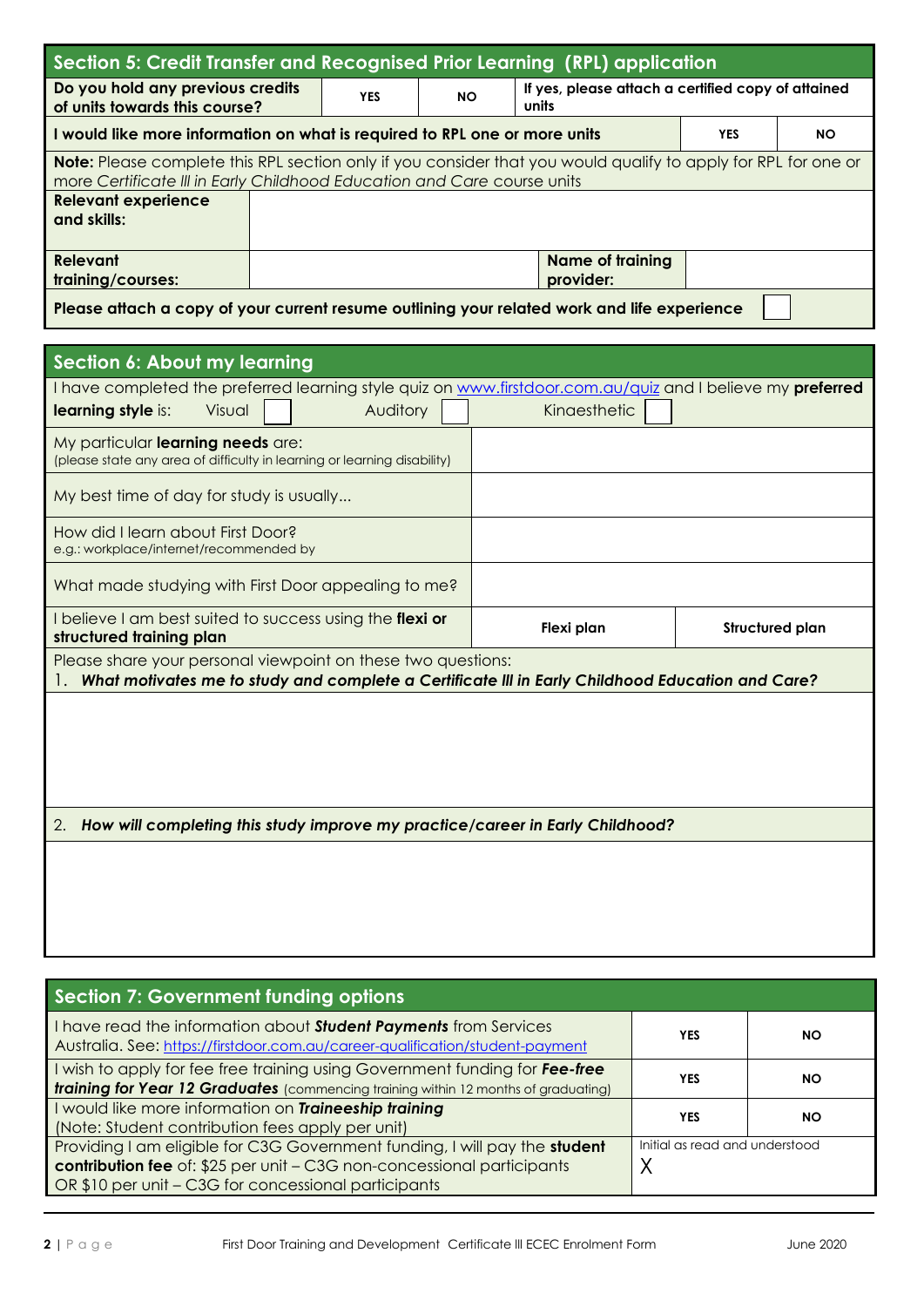| Section 8: Payment of Student fees and Course Starter fee                                                                                                                                                                                                                                                                                                                                                                                                                                                                                                                                                                                |                                        |                                        |                                 |
|------------------------------------------------------------------------------------------------------------------------------------------------------------------------------------------------------------------------------------------------------------------------------------------------------------------------------------------------------------------------------------------------------------------------------------------------------------------------------------------------------------------------------------------------------------------------------------------------------------------------------------------|----------------------------------------|----------------------------------------|---------------------------------|
| I will arrange an automatic monthly payment of my course fees from my<br>debit or credit card, as detailed in my personalised fees payment<br>agreement                                                                                                                                                                                                                                                                                                                                                                                                                                                                                  |                                        | Initial as read and understood<br>X    |                                 |
| I understand my Course Starter fee enables me to commence the student<br>welcome process and my first unit.                                                                                                                                                                                                                                                                                                                                                                                                                                                                                                                              |                                        |                                        |                                 |
| I will pay my Course Starter fee within two days from the date of this<br>enrolment. This payment includes the \$175 non-refundable enrolment fee<br>and the fee for my first unit.                                                                                                                                                                                                                                                                                                                                                                                                                                                      |                                        | Initial as read and understood<br>X    |                                 |
| Note: The enrolment fee is not charged for Government funded students.                                                                                                                                                                                                                                                                                                                                                                                                                                                                                                                                                                   |                                        | Initial as read and understood         |                                 |
| I authorise First Door to electronically debit my card details provided below,<br>for the Course Starter payment.                                                                                                                                                                                                                                                                                                                                                                                                                                                                                                                        |                                        | X                                      |                                 |
| My Course Starter fee is to be paid from Card Number: (Must be 16 Digits)                                                                                                                                                                                                                                                                                                                                                                                                                                                                                                                                                                |                                        |                                        |                                 |
|                                                                                                                                                                                                                                                                                                                                                                                                                                                                                                                                                                                                                                          |                                        |                                        |                                 |
|                                                                                                                                                                                                                                                                                                                                                                                                                                                                                                                                                                                                                                          |                                        |                                        |                                 |
| CVC: (3 Digit code on back of card)<br>Expiry Date: (MM/YY)                                                                                                                                                                                                                                                                                                                                                                                                                                                                                                                                                                              |                                        |                                        |                                 |
|                                                                                                                                                                                                                                                                                                                                                                                                                                                                                                                                                                                                                                          |                                        |                                        |                                 |
| <b>Section 9: Declaration and checklist</b>                                                                                                                                                                                                                                                                                                                                                                                                                                                                                                                                                                                              |                                        |                                        |                                 |
| I have read and accept all the policies, procedures and guidelines contained within the<br>First Door Student Handbook and Course Guide. In particular, I understand the student<br>standards and fees policy. I shall abide by these for the duration of my training with First<br>Door Training and Development.                                                                                                                                                                                                                                                                                                                       | Initial as read and<br>understood<br>X |                                        |                                 |
| I understand the course timeline and assessment requirements, I am required to                                                                                                                                                                                                                                                                                                                                                                                                                                                                                                                                                           |                                        |                                        | Initial as read and             |
| complete a training plan with agreed assessment due dates. My assignments are to be<br>received by First Door by 4pm on due date, unless an extension has been requested and<br>granted. I understand that a new unit of study is not able to be commenced if I have two<br>incomplete/overdue assessments. To complete the Certificate III in Early Childhood<br>Education and Care I also understand that I am required to achieve the necessary Early<br>Childhood workplace experience, activities and assessment. I give First Door staff<br>permission to discuss my progress with my workplace supervisor and/or Centre Director. |                                        | understood<br>X                        |                                 |
| I give First Door Training and Development Pty Ltd permission to indefinitely use my image<br>and quotes in a respectful and positive manner for use in First Door training resources and<br>in other media (e.g. First Door website).                                                                                                                                                                                                                                                                                                                                                                                                   |                                        | Initial as read and<br>understood<br>X |                                 |
| Please note that the information you provide on this form is private and confidential.<br>All student records are kept for thirty years by First Door Training and Development, as<br>required by law. You are entitled to view your records upon written request to First Door<br>Training and Development.                                                                                                                                                                                                                                                                                                                             |                                        | Initial as read and<br>understood<br>X |                                 |
| <b>Checklist:</b><br>Please ensure that you have:                                                                                                                                                                                                                                                                                                                                                                                                                                                                                                                                                                                        |                                        |                                        | Initial as read and<br>actioned |
| completed all sections of this application form<br>$\Box$                                                                                                                                                                                                                                                                                                                                                                                                                                                                                                                                                                                |                                        |                                        |                                 |
| provided proof of identification, residency and date of birth, e.g. QLD driver licence<br>$\Box$<br>attached all relevant supporting documentation<br>$\Box$                                                                                                                                                                                                                                                                                                                                                                                                                                                                             |                                        |                                        | X                               |
| completed the language, literacy and numeracy assessment<br>$\Box$<br>Should you be required for an interview or for more information, you will be contacted by<br>telephone or email.                                                                                                                                                                                                                                                                                                                                                                                                                                                   |                                        |                                        |                                 |
| I declare that the information contained in this application is<br>true and correct to the best of my knowledge.                                                                                                                                                                                                                                                                                                                                                                                                                                                                                                                         |                                        | <b>Enrolling student's full name:</b>  |                                 |
| Signed by enrolling student (over 18 years of age):                                                                                                                                                                                                                                                                                                                                                                                                                                                                                                                                                                                      |                                        |                                        |                                 |
| X                                                                                                                                                                                                                                                                                                                                                                                                                                                                                                                                                                                                                                        | Dated:                                 |                                        |                                 |